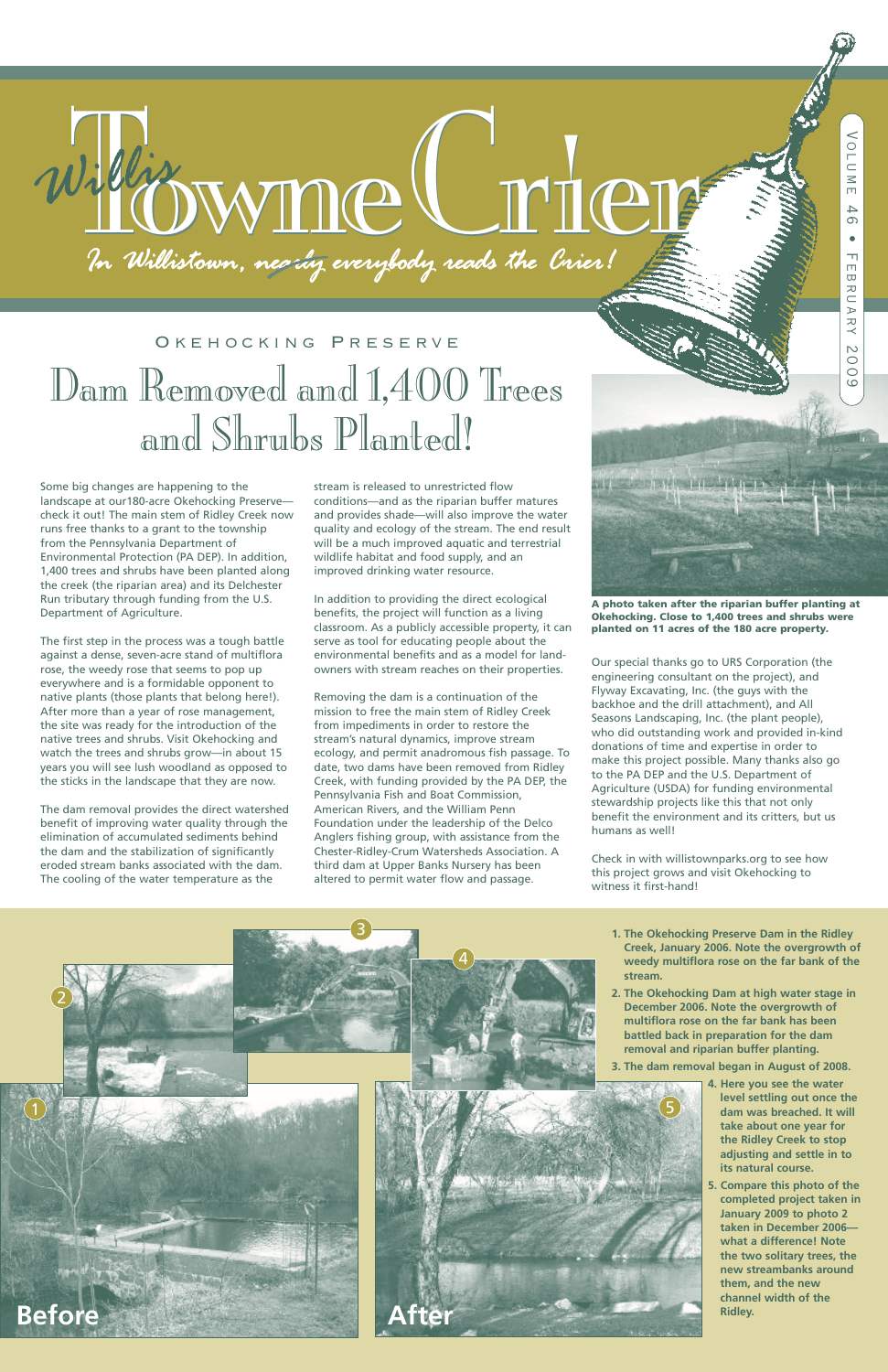

### **THRILLING THIRD THURSDAYS**

**May 21, June 18, July 16, August 20**

### **5:30 - 7 pm Greentree Park**

21 Grubb Road, Malvern

We are pleased to announce our 2009 Thrilling Third Thursdays series of events to be held at Greentree Park, located in northern Willistown at the corner of Woodland Avenue and Grubb Road in Malvern. On the third Thursday in each month from May through August, we will be celebrating community and Greentree Park with events including free food and entertainment. Join your friends and neighbors for these fun evenings at this wonderful community park.

### Willistown Parks and Recreation Calendar of Events

### **WILLISTOWN SUMMER CAMPS**

### **June – July**

**General Wayne School** 20 Devon Road, Malvern

Willistown Summer Camp programs are available for township and nonresident children. Programs include an elementary school-age camp for children who have completed kindergarten through fifth grades; a preschool-age camp for four- and five-year-olds; and a cheerleading clinic for girls who have completed kindergarten through fourth grade. Children will have loads of fun in an affordable camp close to home. See willistownparks.org after April 1 for further information.

Visit willistownparks.org for further information and updates as events approach!

### **GROWING GREENER SUMMER CAMPS**

### **July 20-24 and 27-31 August 3-7 and 10-14**

**Sugartown Preserve** Off of Spring Road, 150' from the intersection of Spring and Sugartown Roads in Historic Sugartown, Malvern

We are planning now for our township's Growing Greener Summer Camps for preschool and elementary school-age children to be held at Sugartown Preserve in the middle of Willistown. Developed in partnership with Greener Partners (greenerpartners.org), these camps will utilize the organic garden at Sugartown Preserve. Go to willistownparks.org in mid-February to sign up—openings will be filled on a first-come, first-served basis. The camps will run from 9 am to noon.



### **Week One: Farming Fun!**

Experience the joys and wonders of organic gardening at Sugartown Preserve! Enjoy a fun-filled week of outdoor discovery in the garden. We will start our day with yoga, stretching and songs followed by garden related crafts and activities. These activities will all lead to a Farmers Feast at the end of week. Mid-morning we will refuel with a

yummy nutritious snack and then dig our hands into the soil! We will finish with a sharing circle and story.

### **Fairy Gnome Week**

Enjoy a magical week of outdoor discovery and creativity at Sugartown Preserve! We will collect natural materials to make our own gnome and fairy homes. We will start our day with yoga, stretching and songs followed by fairy and gnome related crafts and activities in the garden. These activities will all lead to a Magic Garden Party at the end of the week. Mid-morning we will refuel with a yummy nutritious snack and then dig our hands into the soil! We will finish with a sharing circle and a fairy story.





### **SUMMER SENDOFF**

**August 26**

**Okehocking Preserve** 5316 West Chester Pike Newtown Square

Last year over 150 kids and adults attended the Summer Sendoff and enjoyed beautiful views, live music, and hayrides at Willistown's Okehocking Preserve. A big hit were the hayrides through Okehocking that offered guided tours describing the diversity of plants and animals in the preserve, a touch of the history, and the land management projects taking place there. Join us in August as the Willistown Parks and Recreation Department and the Okehocking Nature Center Board again co-host this outdoor sendoff to summer!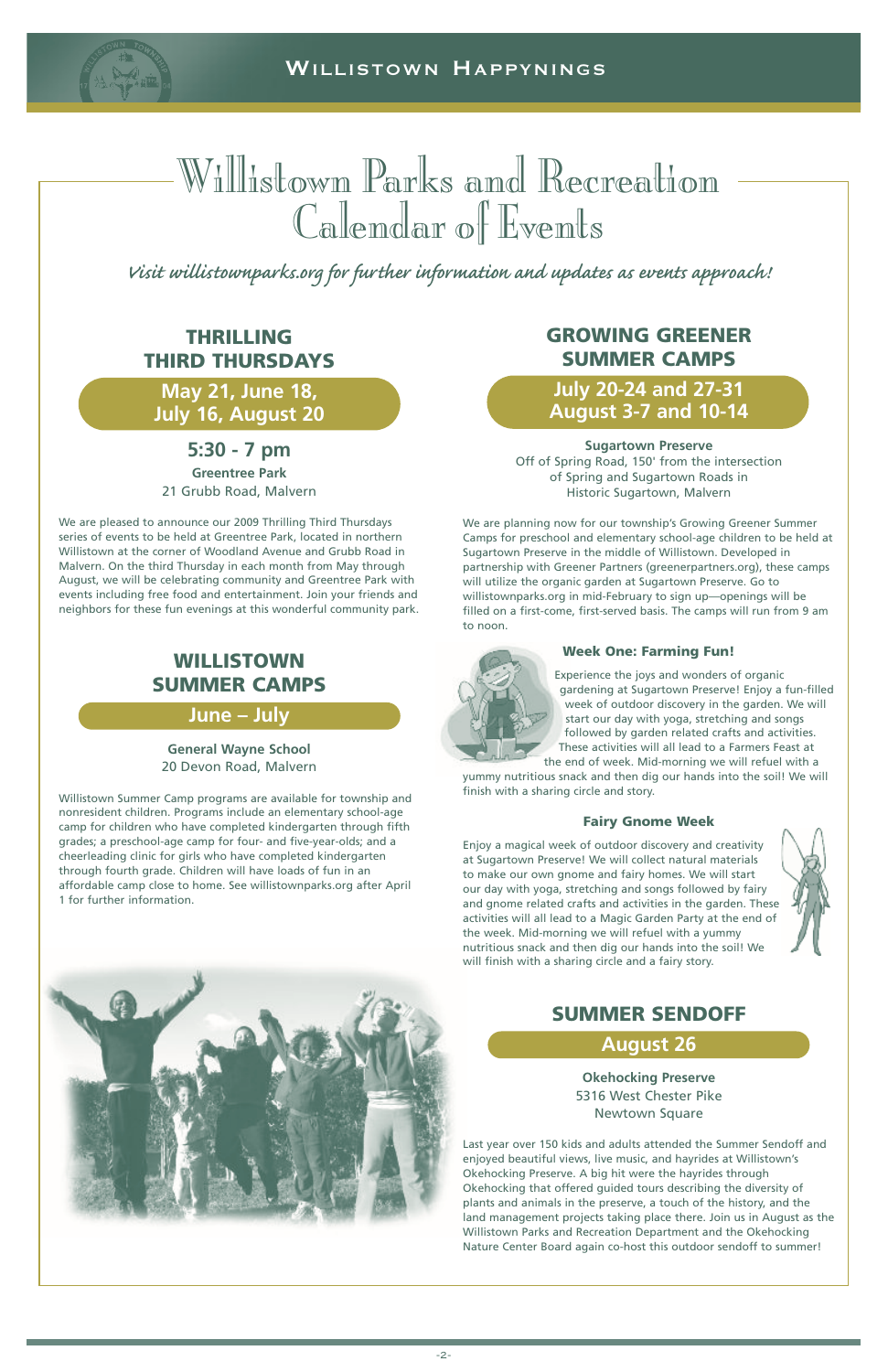

Willistown resident Bernard Cooker has been a volunteer and leader in environmental conservation for over 20 years. Employed as a Consulting Researcher at Lyondell Basell's Newtown Square Technology Center, Bernard has been active in many stewardship and land preservation efforts in our township. He was a proponent of the 1999 Open Space Referendum and is a member of Willistown's Open Space Review Board and one of the founders of the Willistown Friends Meeting Environmental Festival.

For three years in a row, Bernard was co-chair of the Lyondell Global Day of Caring, whose project was tree planting at Okehocking Preserve in partnership with the Chester- Ridley-Crum Watersheds Association (CRC) for two years. Bernard and his wife

Susan have been active with the Willistown Conservation Trust, conducting plantings at Kirkwood Preserve, and have been recognized by Audubon and Willistown Conservation Trust for the use of extensive green technology and the establishment of wildlife habitat at their Willistown property. Most recently, Bernard was recognized for his environmental efforts by the CRC with their Environmental Stewardship Award. (For more information about the good works of CRC, visit their website at crcwatersheds.org. For more about Willistown Conservation Trust, visit their website at wctrust.org.)

A The first one will be on April 4 at the<br>
Center for the Arts and Technology (CAT) Pickering Campus, 1580 Charlestown Road, Phoenixville, 19460. Computers and small TVs will be accepted along with household hazardous chemicals, oil-based paint, etc. This is a county-organized event. Willistown Township plays no role in organizing, problem solving, approving items that will be accepted/refused, selecting drop-off location or change of date. We are just the messenger for the county for this April 4 recycling event. For information on the county's recycling program and event dates, visit chestercountyswa.org.

We salute Bernard and Susan Cooker for their tremendous ongoing service to our township and the environment!

A The date will be a Saturday in late April.<br>A Residents will be provided specific details in the next issue of the Towne Crier. This is a Willistown event organized by the township's volunteer recycling committee. One major difference from the county event scheduled for April 4 is that neither paint nor chemicals will be accepted.

From the recycling bin of Jim Tate, Willistown Township Recycling Committee Chairman:

*Throughout a year, I receive many questions about recycling various items. Here are some of the most common ones.*

A Solidify water-based paint. One way to do<br>A this is to purchase a waste-paint hardener (granules) at Home Depot or Lowe's. It is sold in small pouch-like bags. Pour the hardener into the paint and stir. Leave the lid off the can.

### Q **When will the next household hazardous waste drop-off event occur? Where will it be? Will computers and small TVs be accepted?**

A Home Depot has established a no-charge<br>A program at each of its outlets. A container with a plastic bag dispenser is usually located near the returns desk. Just drop your CFBs into a plastic bag and place the bag in the upright container.

#### Q **When will Willistown Township hold its annual drop-off event of metal, tires, auto**

**batteries, computers, TVs, and other items powered by electricity/batteries?**

> A Don't toss them in the toilet or pour the<br>A liquids down any kind of a drain! There is no perfect solution to this problem; however, the most recommended method is as follows. Pills/capsules/tablets: Scratch your name and Rx number off the prescription container. Drizzle a few drops of water into the container and reapply the lid to form a solid seal. Place the container in a plastic bag and the plastic bag in a paper bag. Dispose of with your trash. Liquid products: Drizzle some flour in the bottle to help solidify the liquid. Reapply the lid. Place the container in a plastic bag and the plastic bag in a paper bag. Dispose of with your trash. Pre-treating the products before they are placed with your trash helps to break down the tablets and "gumify" the liquids. All landfills

Q **How do <sup>I</sup> dispose of paint if <sup>I</sup> am unable to attend one of the county's household hazardous waste events?**

A Yes! Willistown Township has positioned a<br>A large green recycling box in front of the township building at 688 Sugartown Road, Malvern. These items may be deposited in that box at any time of the day or night, seven days a week. Periodically, members of the recycling committee empty the box, pack up the materials and ship them to a company that specializes in cleaning all information from the tapes and disks and repackages and sells them. In 2008 almost one ton of these items was recycled.

A Single-stream, as opposed to dual-stream,<br>A recycling is a new method of recycling that enables residents to place all items that are collected as recyclables into the same container. Plastics, glass bottles, newspapers, flattened cardboard, aluminum and bi-metal cans, and all mixed paper no longer need to be separated. All may go in one container. In addition, plastics with #1 through #7 may now be recycled. Previously, only #1 and #2 plastics could be recycled. Styrofoam, however, is NOT accepted.

After the paint hardens, place the can without the lid applied in your trash container. Another method is to mix new or used cat litter into the paint and allow the paint to harden in the can with the lid removed. Dispose of as per the above. A can of water-based paint about 25% full can be hardened on its own by leaving the lid off and letting the paint "air-harden." There will be three opportunities to dispose of oil-based paint in the Chester and Delaware Counties' scheduled household hazardous waste disposal events. April 4 is the first opportunity. Additional dates will be supplied in the next issue of the Towne Crier. Note: Willistown will not accept any paint or hazardous chemicals at any time.

### Q **Compact fluorescent bulbs (CFBs) contain small amounts of mercury. How do I dispose of them?**

Q **What should <sup>I</sup> do with prescription and over-the-counter (OTC) drugs that I no longer use and are just sitting on a shelf in my medicine chest?**

used by waste haulers for Willistown residents are required to be lined. The thick lining helps prevent the leaching of products into our streams, rivers and lakes from which our water supplies come.

Q **Is there <sup>a</sup> way to recycle videotapes, audiotapes, computer disks, and compact disks?**

### Q **What is single-stream recycling?**

Currently, you must be an Allied Waste or Suburban Waste customer in order to take advantage of single-stream recycling and the expanded list of acceptable plastics. If you are not, continue to separate your recyclables and place them in separate containers as per your hauler's instructions.

Questions about recycling may be directed to Jim Tate, Chairman of Willistown Township's Recycling Committee: 610-647-7361.

### RECYCLING Q&A



**Pictured at the Annual CRC Awards Dinner are Anne Murphy, CRC Executive Director; Mare McLoughlin, Willistown Township Director of Parks and Recreation; Bernard Cooker, award recipient; Gary Snyder, CRC president; and Susan Cooker.**

### Willistown Resident Recognized for Environmental Stewardship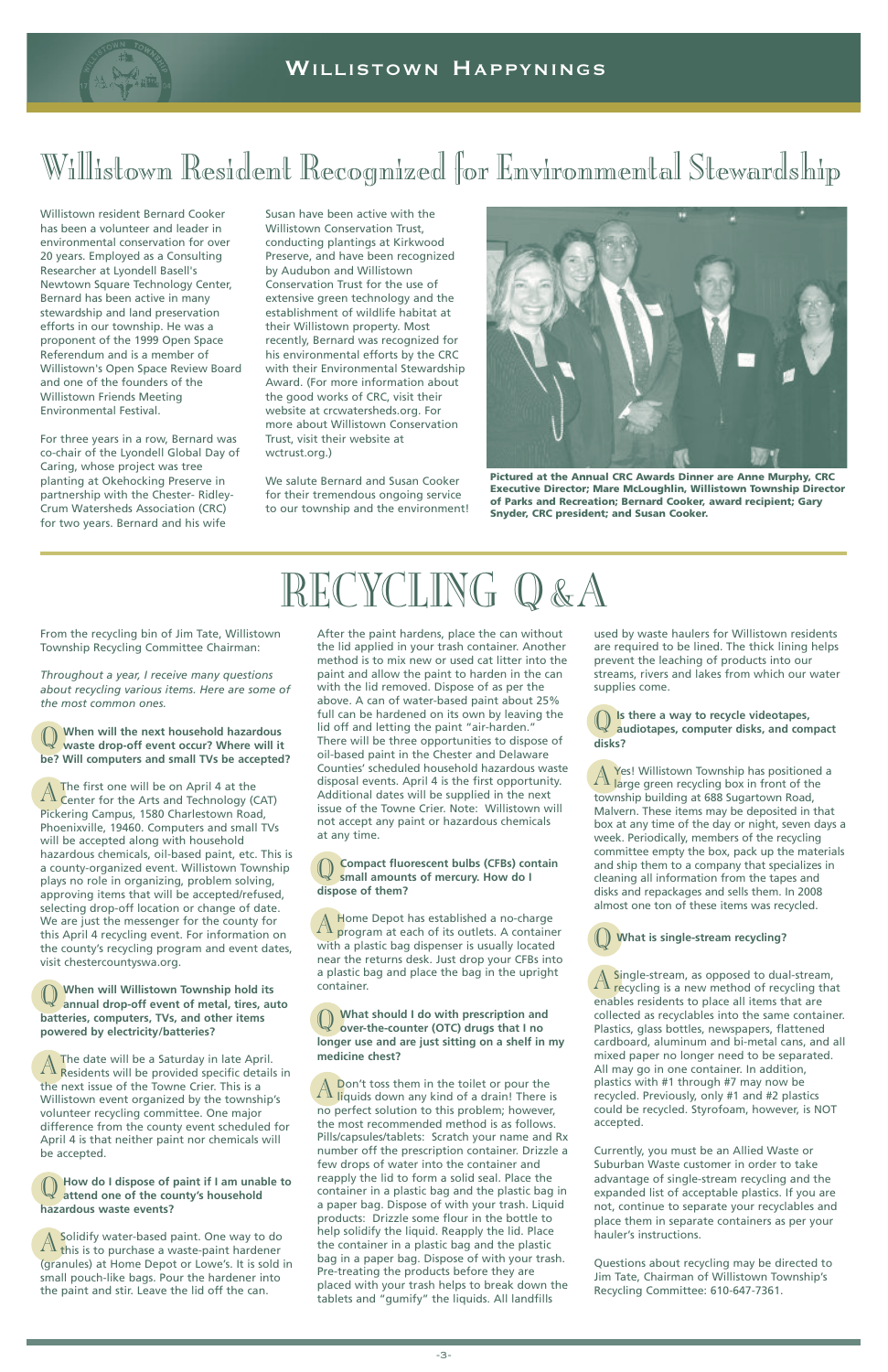

Dog feces contain the same bacteria that human waste contains. Humans use toilets and have sewers and sewage treatment plants to protect the environment and drinking water. But when we don't pick up after our dogs we are depositing sewage on the fields where we play, trails where we walk, and on areas that feed into our drinking water systems. Feces left in yards, fields and trails runs off into streams, rivers and even into groundwater. Dog waste is estimated to cause between 20-30% of stream pollution.

Recent studies by the Chester-Ridley-Crum Watersheds Association, the Pennsylvania Department of Environmental Protection, and Villanova University have documented that our local creeks frequently have levels of fecal coliform bacteria three or more times the state recommended maximums for safe water contact. Studies by the Center for Watershed Protection have found that a significant portion of fecal coliform bacteria in residential stormwater

originates from dog waste. These levels escalate when stormwater washes contamination from pet droppings into storm drains and creeks. Even pet waste deposited far from a stream can still end up in our waterways.

> One average-size dog dropping contains 3 billion fecal coliform bacteria. Multiply that by the fact that 40% of households have a dog, and you can see how this problem "piles up" and adds to the challenge of treating much of our creek water for drinking water. Dog waste also contains nitrogen and phosphorus. These nutrients promote algae growth in lakes, ponds, and streams. This

Dogs are great companions for fresh air and exercise and a wonderful way to enjoy our natural surroundings. However, everyone has experienced the frustration of scraping dog poop off of a favorite pair of shoes. Most of us have never stopped to think about the impact canine waste has on the environment. Many people think that, since a dog's excrement is a normal part of nature, it isn't a big deal to leave it wherever the dog chooses to put it. You may be surprised to know that the droppings our furry friends leave behind have a negative impact on streams, walking trails, and natural areas. Dog waste is estimated to cause **between 20-30% of stream pollution.**

limits light available to aquatic plants. As the algae decays it uses up oxygen that is needed by fish and other aquatic life. The ecology of the water body becomes impaired.

At Willistown Township's Okehocking Preserve, dogs are welcome—however their waste is not! Pet owners who do not properly clean up after their dogs and dispose of the waste are jeopardizing the privilege of having dogs at Okehocking. The reasons to scoop the poop are simple: 1. to protect local water quality, 2. to protect people from disease, and 3. to respect our community and the visitor experience.

**Do your part to make your dog a friend**

**of our creeks, fellow walkers, and our natural environment:**

- Scoop up after your pet and dispose the waste properly—in a trash can or toilet
	- Keep your pet on a leash and on trails in natural areas and avoid contact with wildlife (at Okehocking, the only off leash areas are off of Delchester Road around the fenced-in field and in the leash-free field.)

### Stormwater Corner

*Willistown Township is conducting a comprehensive stormwater management program mandated by the federal Environmental Protection Agency and monitored by the state Department of Environmental Protection. A major component of the program requires an effort by the township to increase citizen stormwater awareness and participation in stormwater protection—hence the Crier's "Stormwater Corner."*

*Stormwater pollution is a challenging water quality problem. It is caused by the daily activities of people everywhere. Rainwater and snowmelt run off streets, lawns, farms, and construction and industrial sites. The water picks up fertilizers, dirt, pesticides, oil and grease, and many other pollutants on the way to our streams, rivers, lakes, and coastal waters.*

*Stormwater runoff is the most common cause of water pollution. And as we all know, water is essential to life, so let's all do our part in protecting this precious resource!*

**For further information about stormwater, please visit willistownparks.org, go to "Environmental Stewardship," and click on "Stormwater Awareness."**

### **Canines for Clean Creeks "SCOOP THE POOP!"**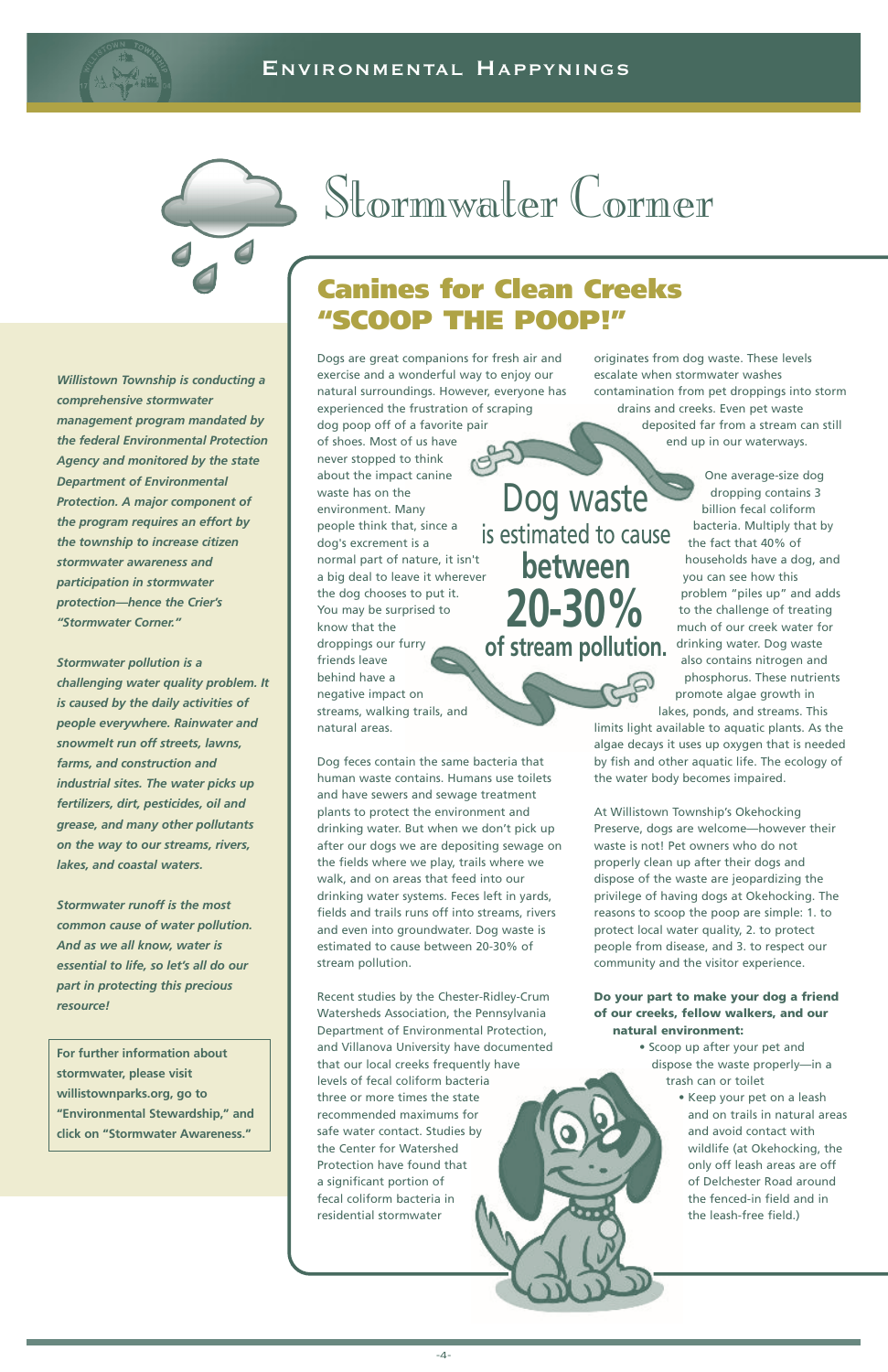### **STORMWATER POLLUTANTS FIND THEIR WAY INTO WHERE WE FISH, WHERE WE SWIM AND WHAT WE DRINK.** Everything that goes into our storm drains-



grass clippings, soap, pesticides, pet waste—makes its way straight to our streams. Stormwater pollution is our biggest source of water pollution. It all adds up.

### **DO YOUR PART TO PROMOTE CLEAN STREAMS AND SAFE DRINKING WATER**

- Pick up and properly dispose of pet waste.
- Use a commercial car wash.
- Pick up litter and compost yard waste.
- Maintain your vehicle so it does not leak oil.
- Redirect your downspouts to grassy areas or a rain barrel to lessen the amount of stormwater leaving your property and eroding nearby streambanks.

**For more information, view or download:** "Homeowner's Guide to Stormwater Management," Philadelphia Water Department, from

*www.crcwatersheds.org/resources*

*This message is brought to you by Willistown Township in partnership with Chester Ridley Crum Watersheds Association (CRC), www.crcwatersheds.org.*

*Graphic courtesy of North Carolina Department of Environmental and Natural Resources.*



### **Rabbit Food for Fido!**

**We love our furry, four-footed friends… but enough to bake him or her a homemade** *vegetarian* **treat? Let's carry that same appreciation to our community and our environment by picking up after our dogs—wherever we are—and properly disposing of the waste.**

### **RECIPE FOR VEGETARIAN DOG BISCUITS**

**2-1/2 cups flour 3/4 cup dry milk powder 1/2 cup vegetable oil 2 tbsp. brown sugar 2 vegetable bouillon cubes, dissolved in 3/4 cup boiling water**

**1/2 cup carrots (optional)**

**1 egg**

Preheat oven to 300º F. Mix all ingredients into a ball and roll out to about 1/4" thick. Cut with bone-shaped cookie cutter or into strips or a shape of your choice. Place on ungreased cookie sheet and bake 30 minutes at 300º F.





- Remain within off-leash areas when pet is not leashed
- Leash your dog when people and other animals approach
- Encourage your friends and family to do the same!

Sources include: Center for Watershed Protection, www.cwp.org. This message is brought to you by Willistown Township in partnership with Chester-Ridley-Crum Watersheds Association, www.crcwatersheds.org. Special thanks to Willistown resident Kelly DeCurtis for contributing to this article.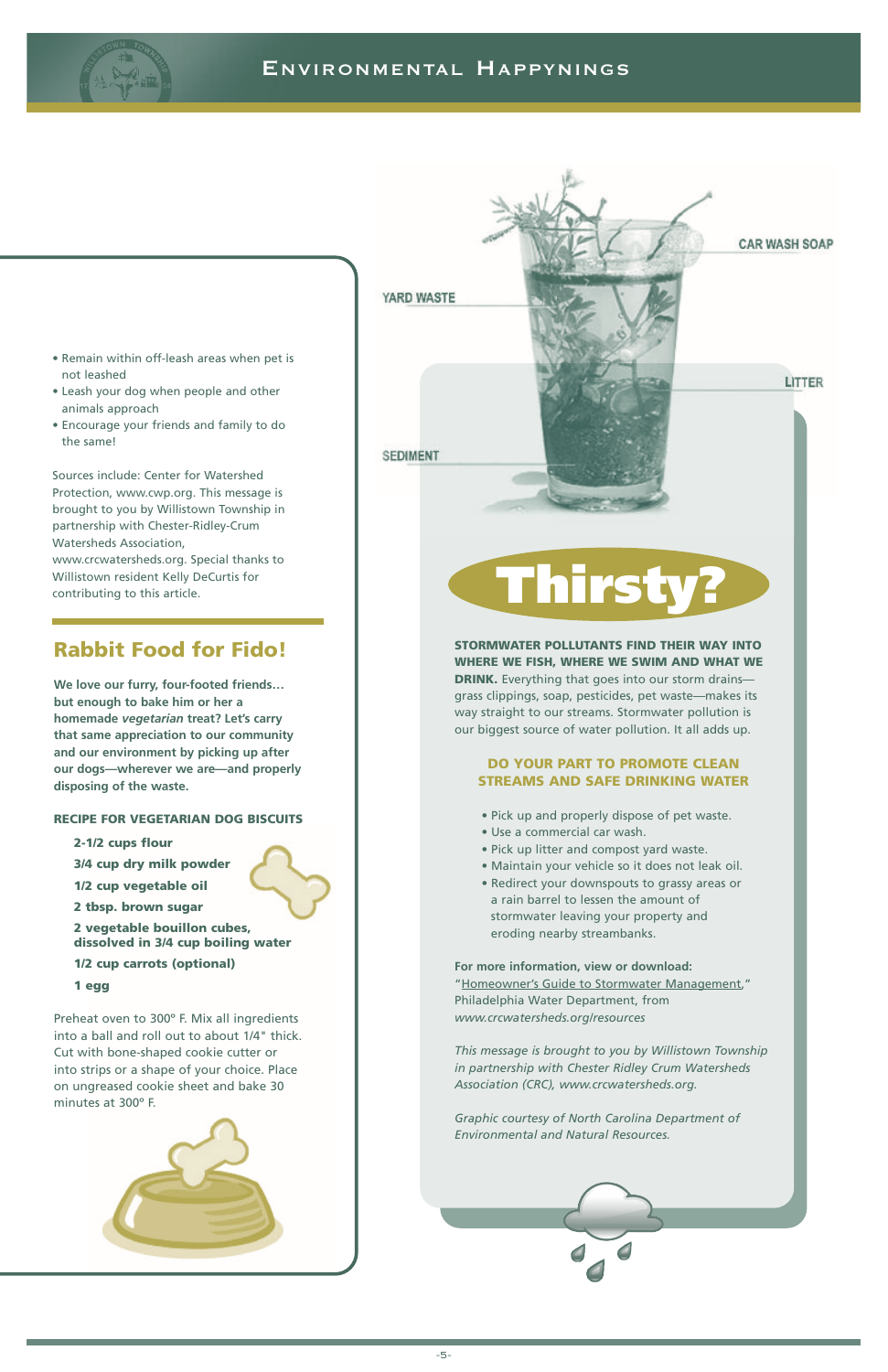### COMMUNITY HAPPYNINGS

### Coat Collection a Big Success!

*Willistown Coat Collection in December Sets New Record!*



### **Malvern Public Library**

*1 East First Avenue, Malvern, PA* **Hours: Monday - Saturday: 9 am - 9 pm Thursday: 9 am - 8 pm Friday: 9 am - 5 pm Saturday: 9 am - 4 pm Sunday: Closed**

If the winter blahs have you down, stop in the library and check out a book, DVD, or audio book. The newest addition to our audio collection is playaway books. The audio books are contained in a small player that is very portable and easy to use. The selection is growing, so try out this new type of audio book.

We are looking for volunteers to work at our annual "Phonathon" in March. If you would be interested in helping with our one major fundraising event of the year, please call the library for details.

To find a current listing of events at the Malvern Public Library, go to the Chester County Library System home page (www.ccls.org), click on *Find an Event*, then limit your search to Malvern and the month you are interested in. You can print out a calendar of upcoming events. If you have any questions, give us a call 610-644-7259.

### **Paoli Library**

Editor's note: In October 2007 Hollywood came to Willistown's Bryan Avenue neighborhood to film portions of *The Lovely Bones*, an adaptation of the Alice Sebold best-selling novel. In the January 2008 *Towne Crier*, we announced that we would be publishing an article from interviews and submissions of Willistown residents cast as extras and those whose homes were used as sets. Because the movie release date was bumped from March 13 of this year until December, and at the request of the movie's publicist, we will hold off on the article until our fall edition of the *Towne Crier*. Stay tuned!

*18 Darby Road, Paoli (behind the Wachovia Bank)*

*Phone: 610-296-7996*

**Hours: Monday - Thursday: 9:30 am - 8 pm Friday: 9:30 am - 6 pm Saturday: 9:30 am - 4 pm**

The Paoli Library offers weekly story times for your infant, toddler, or preschooler. We have programs for children, teens, and adults. Please check our website for dates and times: www.tredyffrinlibraries.org.

Books, books, and more books, hot off the press, arrive every week. You can reserve books by going to www.ccls.org and viewing the catalog. Call us and we will be happy to assist you: 610-296-7996.





### **Saturday, April 25, from 10 am - 4:30 pm**

Imagine living in the quaint 19th-century village of Sugartown. On any typical Saturday this bustling Willistown Township town was the center of commerce and family life. On Saturday, April 25, from 11 am to 4:30 pm, this crossroads village magically comes alive to celebrate spring's reappearance with a grand festival called Historic Sugartown Day, hosted by Historic Sugartown Inc. Historic Sugartown Inc. is a nonprofit corporation dedicated to historic preservation.

Located in Malvern, in the middle of Willistown Township, Historic Sugartown Day visitors will enjoy a Juried Fine Arts Show, hay rides, dog agility shows, and retriever trial demonstrations in the pond at Sugartown Strawberries. As always, this family-fun event includes self-guided tours through the renovated buildings, restoration demonstrations, great food, Americana music, and the ever popular Children's Tent which is full of period dress-up clothes and games to play!

Visit historicsugartown.org for directions and to find out more about this wonderful place; and, contact Jeannie McGinn at 484-343-4577 for more information on Historic Sugartown Day.

Pictured back row from left are Kevin Babb, Robert Dowd and Andy Schenck. Front row from left are Jacob Elliott, Jack Brogan, Dylan Giandonato, Ryan Giandonato, and Jack Lunblad. Kevin and Jacob are scouts in Pack 71 and the rest of the scouts are in Pack 98. Andy is a Webelos II Den Leader with Pack 98.

Thanks to all those who donated coats. It was a record breaking year with 531 coats collected!

Many thanks to General Wayne Elementary

School, Sugartown Elementary School, Paoli Library, Malvern Library, and Willistown Township for allowing us to place collection boxes at their locations, and thanks to the scouts and parents of Cub Scout Packs 71 and 98 for collecting the coats. And special thanks to those who sorted, counted, and delivered the coats: Cheryl, Michele, Rob, Ali, Robert, and Molly. The coats were given to The Bethesda Project (a men's shelter in Philadelphia) and the Methodist Home for Women and Children.

### Hollywood in Willistown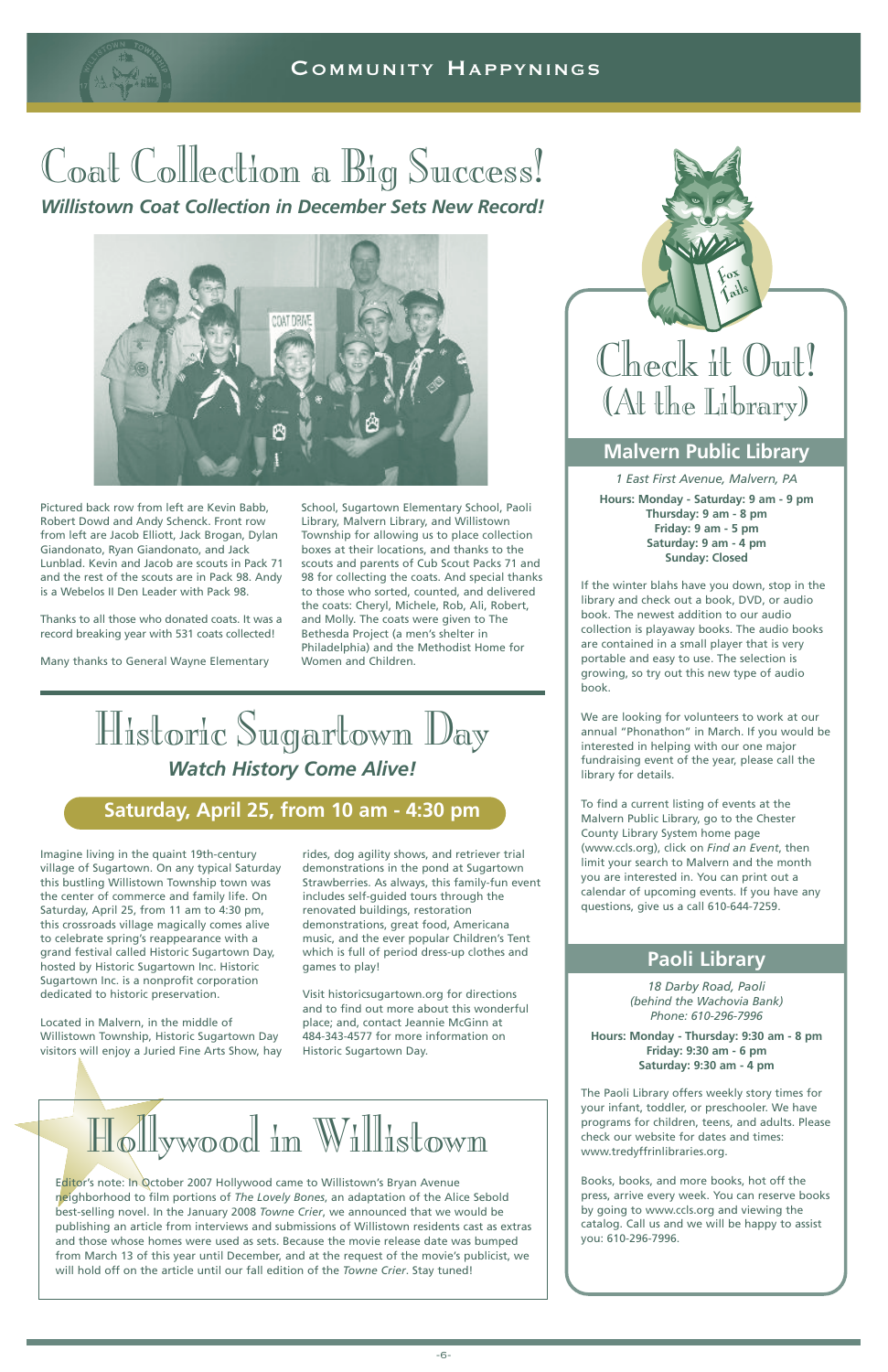

### Public Works New Hire

### POLICE UPDATE

Willistown welcomes George Thompson to the Public Works Department crew as equipment operator. George worked with the East Goshen Public Works Department for five years prior to joining Willistown. He is a resident of East Whiteland Township.



## New Building<br>Inspector Hired

### **From the Chief**



As 2009 begins, I hope that you all had a very enjoyable holiday season. I would like to take this opportunity to remind you of a few safety issues that should be a priority for every homeowner.

### **Home Safety Checks**

This time of year is ideal for checking a few things in your home that are important to the safety of you and your family. Change the battery and test your smoke detectors—and don't forget to also check your carbon monoxide detectors. The 911 Center of Chester County encourages you to make sure that your house number is prominently displayed on your mailbox, so that all law enforcement and fire personnel can locate you in an emergency! Taking a few minutes now to check on these issues could be a lifesaver down the road.

### **Snow Emergencies**

During the winter months, if you hire a contractor to plow your driveway, please make sure they are aware that it is illegal to push your snow into the roadway. This practice is not only unacceptable, it is the cause of many unnecessary calls to our department at a time when keeping our manpower available for emergencies is imperative. Along those same lines, operating your vehicle without fully clearing it of snow and ice is an extremely dangerous practice and causes accidents, when the frozen snow and ice dislodges from your vehicle. Be responsible—and help us keep our roadways safe for everyone.

### **School Bus Laws**

An issue that is sometimes confusing to drivers is "if I'm traveling in the opposite direction on a four-lane highway, do I need to stop for a school bus with the lights flashing?" The law states that the only time you *don't* need to stop is if there is a *physical barrier* between the lanes. Examples of physical barriers are a raised curb, a metal guardrail, or a grassy median. If the only division between the lanes is "painted lines" (similar to those along Rt. 30 near Woodview Apartments and Paoli Memorial Hospital), you must stop. Obviously, if you're traveling in the same direction as a school bus, you always need to stop when their flashing lights are on. If you ever have any questions regarding confusing traffic laws, our officers are always here to answer your questions. All you have to do is call.

### **Your Police Department**

During the upcoming year, we will be using this newsletter to highlight the different divisions and some of the specially trained officers within your police department. This month we would like to introduce the four Willistown officers who are also members of

the West Chester Regional Emergency Response Team. Pictured here, those officers are Andrew Wahn, Luis Bills, Jeff Heim, and



Zach Bullock. This special tactical operations team is made up of officers from the following police departments: West Chester Borough, West Goshen Township, Westtown-East Goshen Township, Easttown Township and Willistown Township, and Uwchlan Township.

The team responds to high-risk incidents such as hostage situations, barricaded persons, high-risk arrest and search warrants, armed suicidal subjects, and search operations. Their mission is to provide support services of the highest quality to any law enforcement agency that requests them. As members of this team, officers must successfully complete highly specialized tactical training to be accepted into the squad. This instruction can also include specific areas of expertise such as negotiation and sniper unit training.

I feel that our officers being a part of this team is a tremendous benefit to our township residents. It gives us the flexibility to respond to critical incidents that may occur in our township. Obviously, we hope that these unfortunate incidents never reach Willistown; however, we are all aware of these uncertain times that we live in. Our department is very

proud of these officers and their dedication and commitment to this team.

> In closing, I would like to wish all of our residents a bright and prosperous New Year. Our officers are here to serve and support our community, and we thank you for the relationship that we share with our citizens.

John M. Narcise

Chief of Police

I am the Building Code Official hired to replace the position formerly held by John D. DiMascio. John retired after many years of service to Willistown Township.

Previously, I was the Building Code and Zoning Officer in the Borough of Malvern for nearly five years. Currently I am certified for both commercial & residential construction inspection as well as Property Maintenance Inspection.

My background includes a variety of management positions in the construction industry both in public and private work; with a majority in commercial work. Included in my formal training is a degree, in Construction Management, from Drexel University.

Willistown is a beautiful area in which to work. I will continue the excellent service from the building department to all residents of Willistown.



### *A note from Edward J. Tiernan:*